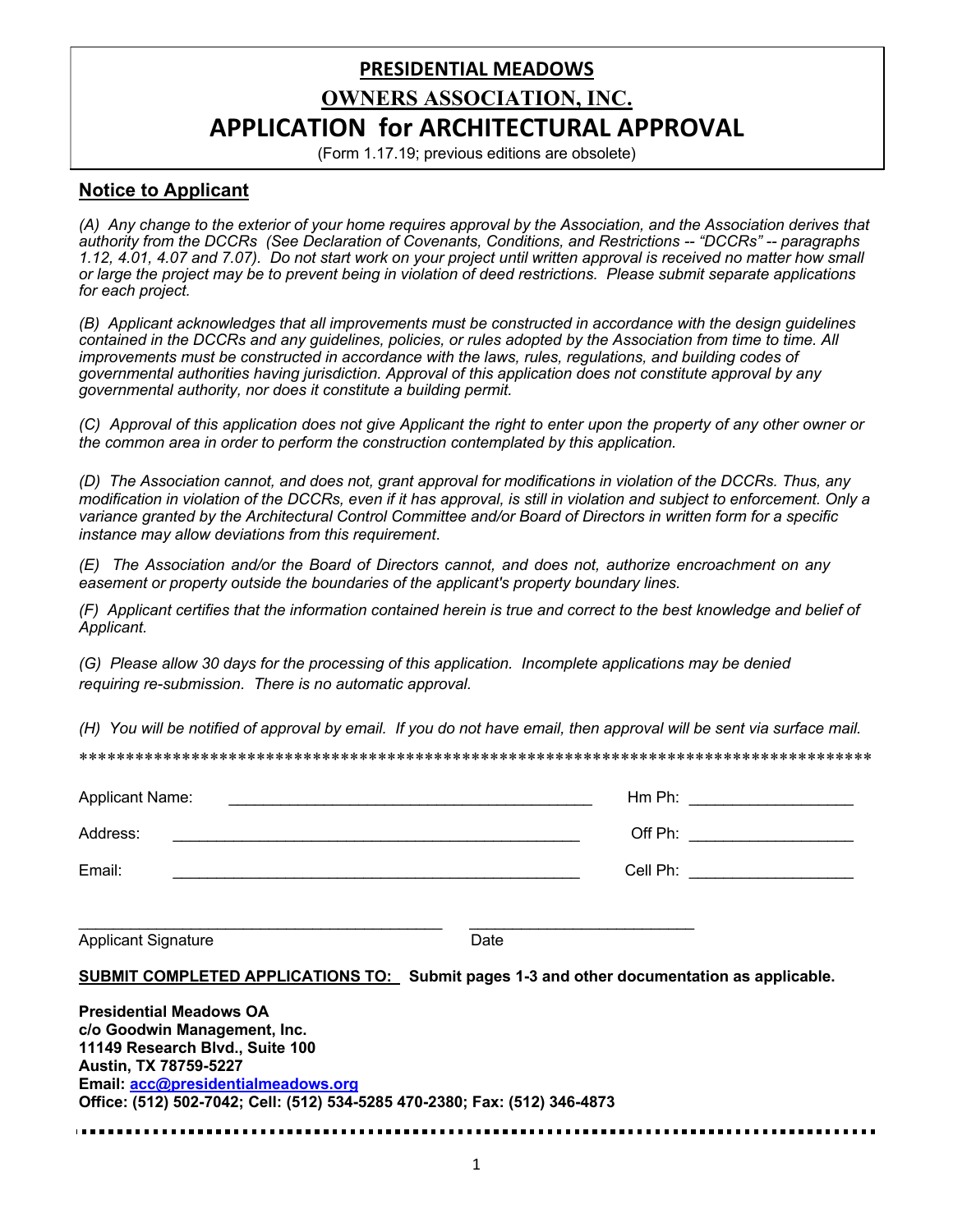**1. Approval Requested** *(Please check applicable modification and complete other paragraphs indicated in parentheses next to your planned improvement project.)*

|        | Fence Replacement (Exact) (6)<br>Fence $-$ NEW (6)<br>Deck, Patio, and/or Cover<br>Solar Energy Device (8)<br>Shed or Outbuilding (5)<br>Paint – Exterior of Home (11)<br>Note: Metal and plastic sheds or outbuildings are not permitted. | Landscaping, Walkways<br>Irrigation<br>Pool/Spa/Water Feature<br>Flag Display (9)<br>Playscape/Play Equipment (6)<br><b>Permament Basketball Goal</b>                                                                     | Home Remodeling<br>Satellite Dish - size<br>Rain Water Harvesting (10)<br>Siding and Brick<br>Driveway Extension<br>Other (Describe Below)                                                                                     |  |
|--------|--------------------------------------------------------------------------------------------------------------------------------------------------------------------------------------------------------------------------------------------|---------------------------------------------------------------------------------------------------------------------------------------------------------------------------------------------------------------------------|--------------------------------------------------------------------------------------------------------------------------------------------------------------------------------------------------------------------------------|--|
|        |                                                                                                                                                                                                                                            |                                                                                                                                                                                                                           |                                                                                                                                                                                                                                |  |
|        | 2. Please Describe Project - Attach additional pages, if necessary                                                                                                                                                                         |                                                                                                                                                                                                                           |                                                                                                                                                                                                                                |  |
|        |                                                                                                                                                                                                                                            |                                                                                                                                                                                                                           |                                                                                                                                                                                                                                |  |
|        |                                                                                                                                                                                                                                            |                                                                                                                                                                                                                           |                                                                                                                                                                                                                                |  |
|        |                                                                                                                                                                                                                                            |                                                                                                                                                                                                                           |                                                                                                                                                                                                                                |  |
|        |                                                                                                                                                                                                                                            |                                                                                                                                                                                                                           |                                                                                                                                                                                                                                |  |
|        |                                                                                                                                                                                                                                            |                                                                                                                                                                                                                           |                                                                                                                                                                                                                                |  |
|        |                                                                                                                                                                                                                                            |                                                                                                                                                                                                                           |                                                                                                                                                                                                                                |  |
| Email: |                                                                                                                                                                                                                                            |                                                                                                                                                                                                                           | Cell: Experience of the state of the state of the state of the state of the state of the state of the state of the state of the state of the state of the state of the state of the state of the state of the state of the sta |  |
|        | <u> 1980 - Johann Barn, fransk politik fotograf (d. 1980)</u>                                                                                                                                                                              |                                                                                                                                                                                                                           |                                                                                                                                                                                                                                |  |
|        |                                                                                                                                                                                                                                            |                                                                                                                                                                                                                           |                                                                                                                                                                                                                                |  |
|        | undertaken (Submit all, as applicable):                                                                                                                                                                                                    | 3. Provide the following supporting documents, plans, and specifications to depict the work to be                                                                                                                         |                                                                                                                                                                                                                                |  |
|        | all applicable building setbacks and easements.                                                                                                                                                                                            | A plot plan showing the lot boundaries, house location, driveway and sidewalk location, fence location, and                                                                                                               |                                                                                                                                                                                                                                |  |
|        | Outline of proposed modification on plot plan showing location of proposed modification (illustrating no<br>modification within setbacks and easements) and distance of modifications from fences and improvements.                        |                                                                                                                                                                                                                           |                                                                                                                                                                                                                                |  |
|        | Drawing, photo, and/or sketch of structural design, exterior elevations, and floor plan of modification with<br>major dimensions;                                                                                                          |                                                                                                                                                                                                                           |                                                                                                                                                                                                                                |  |
|        |                                                                                                                                                                                                                                            | Description, photos, and/or and samples of exterior materials (framing, siding, roofing, masonry) to be used<br>including colors and textures (paint/ stain) with verification that colors and textures will match house. |                                                                                                                                                                                                                                |  |
|        | adjoining property or common areas is permitted.                                                                                                                                                                                           | All exterior illumination including location and method of illumination - No "wash over" of lighting to                                                                                                                   |                                                                                                                                                                                                                                |  |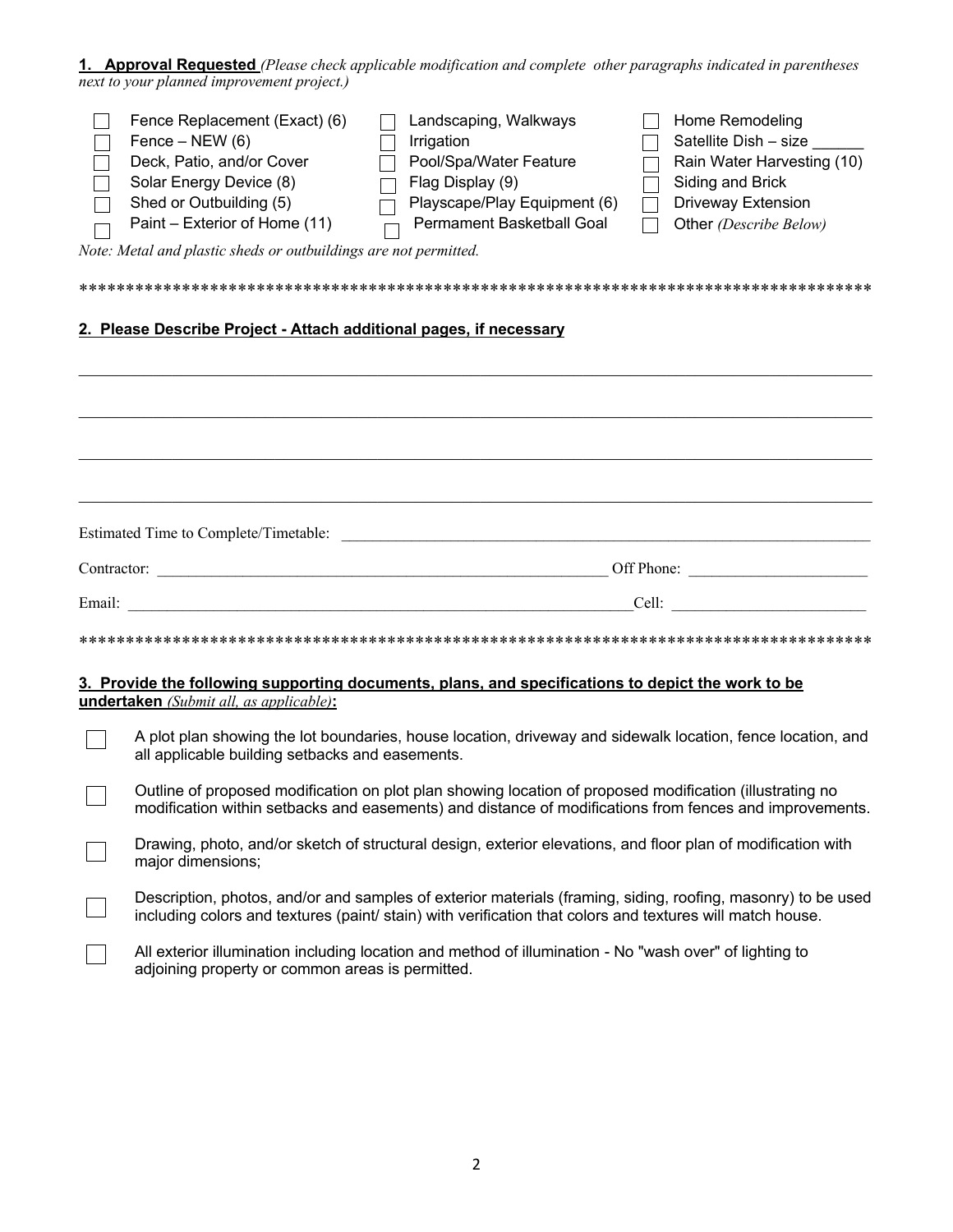| <b>Initials of Neighbors</b>                        | Address of Neighbors within line of sight of modification                                                                                                                                                                                  |
|-----------------------------------------------------|--------------------------------------------------------------------------------------------------------------------------------------------------------------------------------------------------------------------------------------------|
| the neighbors is provided as a courtesy to them.    | NOTE: Neighbors should be notified of your application; however, this notification does not constitute approval by<br>the neighbor. Nor does the lack of initials by a neighbor mean that this application will be denied. Notification of |
| <b>For Association Use Only</b>                     |                                                                                                                                                                                                                                            |
| Application approved as submitted                   |                                                                                                                                                                                                                                            |
| Application approved with the following conditions: |                                                                                                                                                                                                                                            |
|                                                     |                                                                                                                                                                                                                                            |
|                                                     |                                                                                                                                                                                                                                            |
|                                                     |                                                                                                                                                                                                                                            |
|                                                     |                                                                                                                                                                                                                                            |
|                                                     | Application disapproved at this time with the following comments:                                                                                                                                                                          |
|                                                     |                                                                                                                                                                                                                                            |
|                                                     |                                                                                                                                                                                                                                            |
|                                                     |                                                                                                                                                                                                                                            |
|                                                     |                                                                                                                                                                                                                                            |
|                                                     |                                                                                                                                                                                                                                            |

For the Presidential Meadows Owners Association, Inc. **Example 20 Inc.** Date

**\_\_\_\_\_\_\_\_\_\_\_\_\_\_\_\_\_\_\_\_\_\_\_\_\_\_\_\_\_\_\_\_\_\_\_\_\_\_\_\_\_\_\_\_\_\_\_\_\_\_\_\_\_\_\_\_\_\_\_\_\_\_\_\_\_\_\_\_\_\_\_\_\_\_\_\_\_\_\_**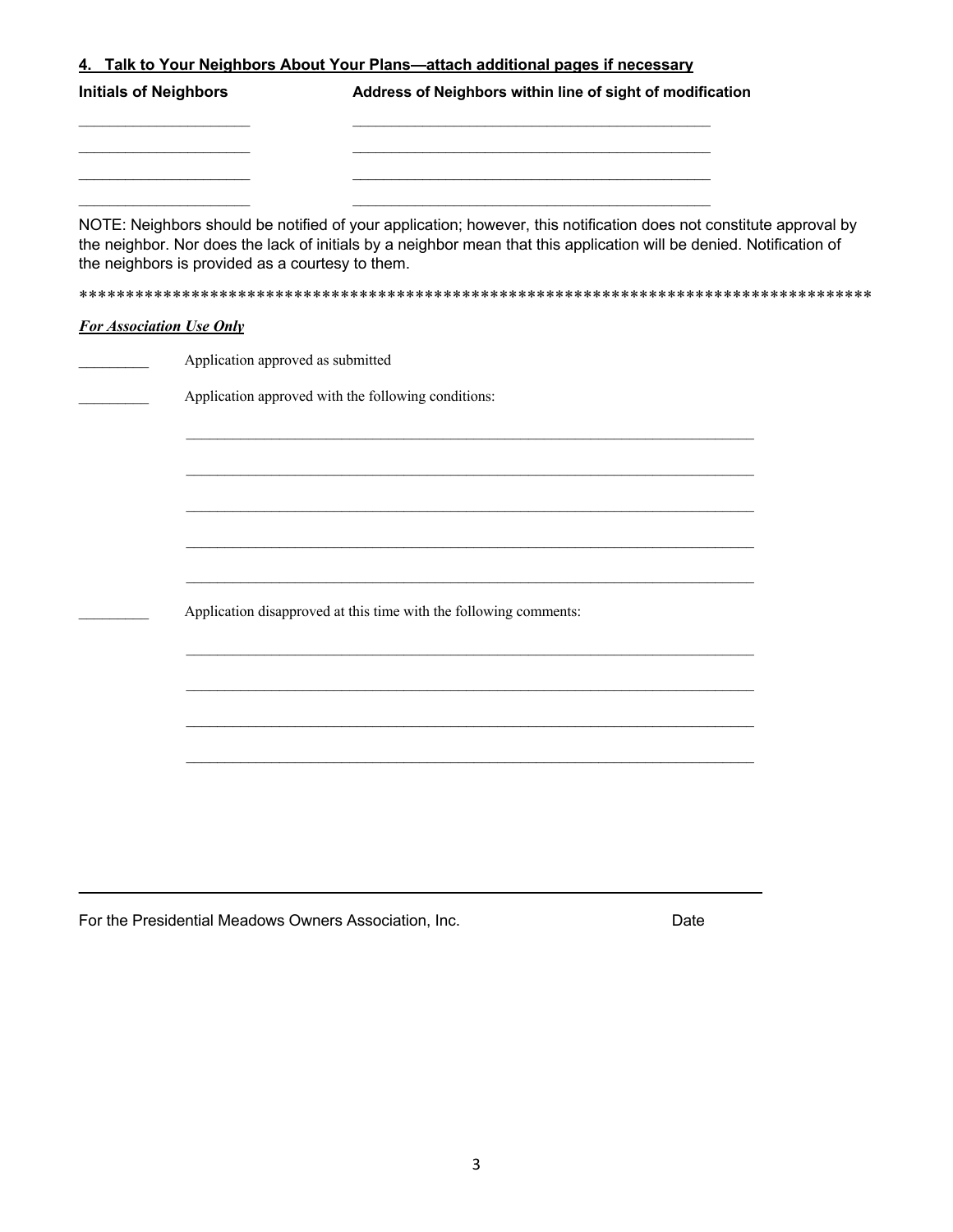## **5. Additional Shed/Outbuilding Requirements (See DCCRs 1st Amendment, Paragraph 3.12)**

| $\sim$<br>- --<br>∴∩ntract∩r<br>. |  |  |  |  |
|-----------------------------------|--|--|--|--|
|                                   |  |  |  |  |

Phone: Cell: Cell: Email: 2009 Email: 2009 Email: 2009 Email: 2009 Email: 2009 Email: 2009 Email: 2009 Email: 2009 Email: 2009 Email: 2009 Email: 2009 Email: 2009 Email: 2009 Email: 2009 Email: 2009 Email: 2009 Email: 2009

A. Shed may not have more floor space than 80 square feet.

B. Shed may not exceed eight (8) feet in height measured from the surface of the lot to the highest point of the building.

C. Shed must be constructed inside the rear or back yard of the house and completely enclosed by privacy fencing (yard privacy fence will suffice).

D. Shed must match the house including siding (hardieboard), trim, roof shingles, and paint scheme.

### **6. ADDITIONAL FENCE CONSTRUCTION REQUIREMENTS (See DCCRs Paragraph 4.05, and 1st Amendment to DCCRs paragraph 4.05)**

| Contractor: |       |        |  |
|-------------|-------|--------|--|
|             |       |        |  |
| Dh.<br>.    | Cell: | Email: |  |

A. The default fence for all lots is a solid wood privacy fence made of 6' long, nominal 1" x 4" double notched (45 degree top corners) cedar pickets tight fit to form a solid visual barrier. All fences external to the lot (i.e., those exposed to public view) shall be constructed with their "smooth side" facing out to the public view.

B. Wood fence materials may be left un-treated or sealed with a clear sealant. Fences must be maintained in harmony with respect to color, to those of neighboring lots. Staining of any fence requires approval.

C. Side fences may not be moved forward of the front edge of any house on a lot and such relocation requires approval from neighbor on the affected side of your lot.

D. Fences internal to the lot, such as those used for safety fencing around pools, may be wood picket or decorative wrought iron, consistent with the requirements set forth herein. These fences should be 6' or less in height and should not be visible from outside the perimeter privacy fence.

E. No wire fencing is allowed.

## **7. ADDITIONAL PLAYGROUND EQUIPMENT REQUIREMENTS**

| Contractor: |                       |        |
|-------------|-----------------------|--------|
| Phone:      | $\degree$ ell $\cdot$ | Email: |

A. This covers all playground equipment including forts, playscapes, swing sets, play houses, etc

. B. Building material must be weatherproof wood (pressure treated pine, redwood, cedar, etc.). Plastic, vinyl, and metal are not allowed except for minor accessories (slides, swing seats, etc.). All wood must be sealed and stained with a cedar or redwood colored stain, or sealed with a clear sealant.

C. Play structures must have minimal visibility from the street.

D. No playground equipment may be placed on the front or side yards that are on the street side of the privacy fence.

E. Playground equipment may not be located within the building setbacks or in easements.

F. Playground equipment shall not exceed 10' in height; however, the ACC will consider granting variances of up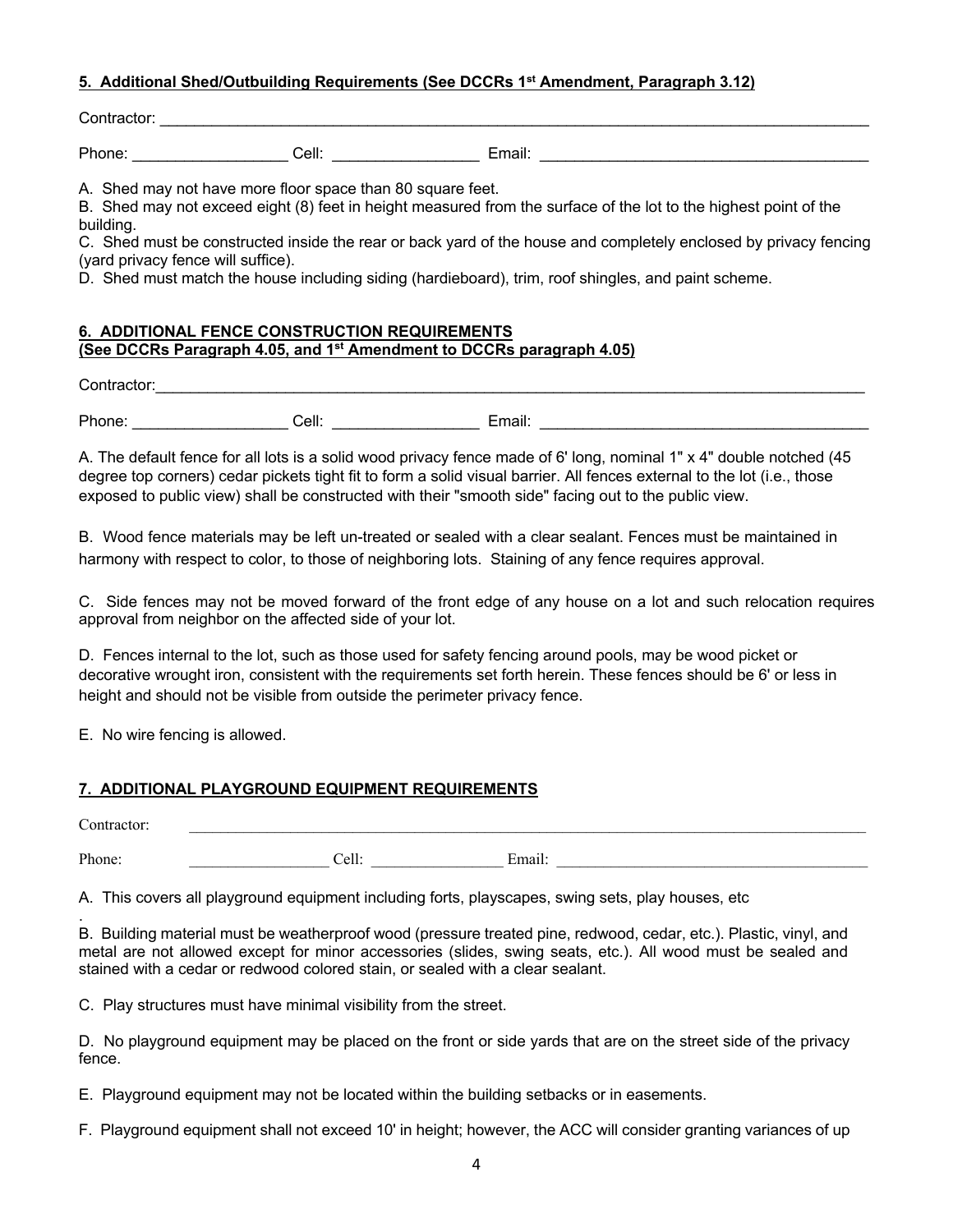to 12' on a case by case basis. When the height exceeds 10', the ACC will require an additional 5' set back for each additional 1' in height.

G. If existing, trees may not be cut down to make room for play equipment.

H. Permits may be required by governmental authorities (city/county) for certain play equipment. It is the owner's sole responsibility to obtain necessary permits.

I. No tree houses are allowed.

## **8. ADDITIONAL SOLAR ENERGY DEVICE REQUIREMENTS (See PMOA adopted policy dated 8 July 2011; Travis County Document No. 2011109538.)**

Contractor:

Phone: Cell: Cell: Email: Email: Email: Email: Email: Email: Email: Email: Email: Email: Email: Email: Email: Email: Email: Email: Email: Email: Email: Email: Email: Email: Email: Email: Email: Email: Email: Email: Email:

A. No such device may be installed without prior Association approval either by Architectural Control Committee or Board of Directors.

B. No such device may be installed on an owner's property other than on the roof of the home, or the roof of another structure previously approved, or in a fenced yard or patio owned and maintained by the owner.

C. If a device is mounted on the roof of the home, it may not extend higher than or beyond the roofline.

D. If a device is mounted on the roof of the home, it must be located on the side or rear of the home unless the alternate location increases the estimated annual energy production of the device as determined by using a publicly available modeling tool provided by the National Renewable Energy Laboratory, by more than 10% above the energy production of the device if located on the side or rear of the home.

*Written approval of any alternate location of the device will be required of all adjoining property owners.*

E. The device must conform to the slope of the roof and have a top edge that is parallel to the roofline, nor may the top edge by higher than the highest point of the roof.

F. The frames, support brackets, and visible piping or wiring must be in a silver, black, or bronze tone commonly available in the marketplace.

G. If the device is located in a fenced yard or patio, the device may not be taller than the fence line.

H. Certain governing authorities (city/county) may have ordinances requiring permits for such energy devices. It is the homeowner's responsibility to secure all necessary permits.

### **9. ADDITIONAL FLAG DISPLAY REQUIREMENTS (See PMOA adopted policy dated 8 July 2011; Travis County Document No. 2011109538.)**

Contractor:

Phone: \_\_\_\_\_\_\_\_\_\_\_\_\_\_\_\_\_\_ Cell: \_\_\_\_\_\_\_\_\_\_\_\_\_\_\_\_\_ Email: \_\_\_\_\_\_\_\_\_\_\_\_\_\_\_\_\_\_\_\_\_\_\_\_\_\_\_\_\_\_\_\_\_\_\_\_\_\_\_\_

A. Flags permitted to be displayed shall be the flag of the United States of America, the flag of the State of Texas, the flag of any governmental subdivision of the State of Texas, and the flag of any branch of the United States armed forces.

B. With respect to the United States flag, any such display must be in accordance with 4 U.S.C. Sections 5-10. With respect to the Texas flag, any such display must be in accordance with Chapter 3100, Government Code.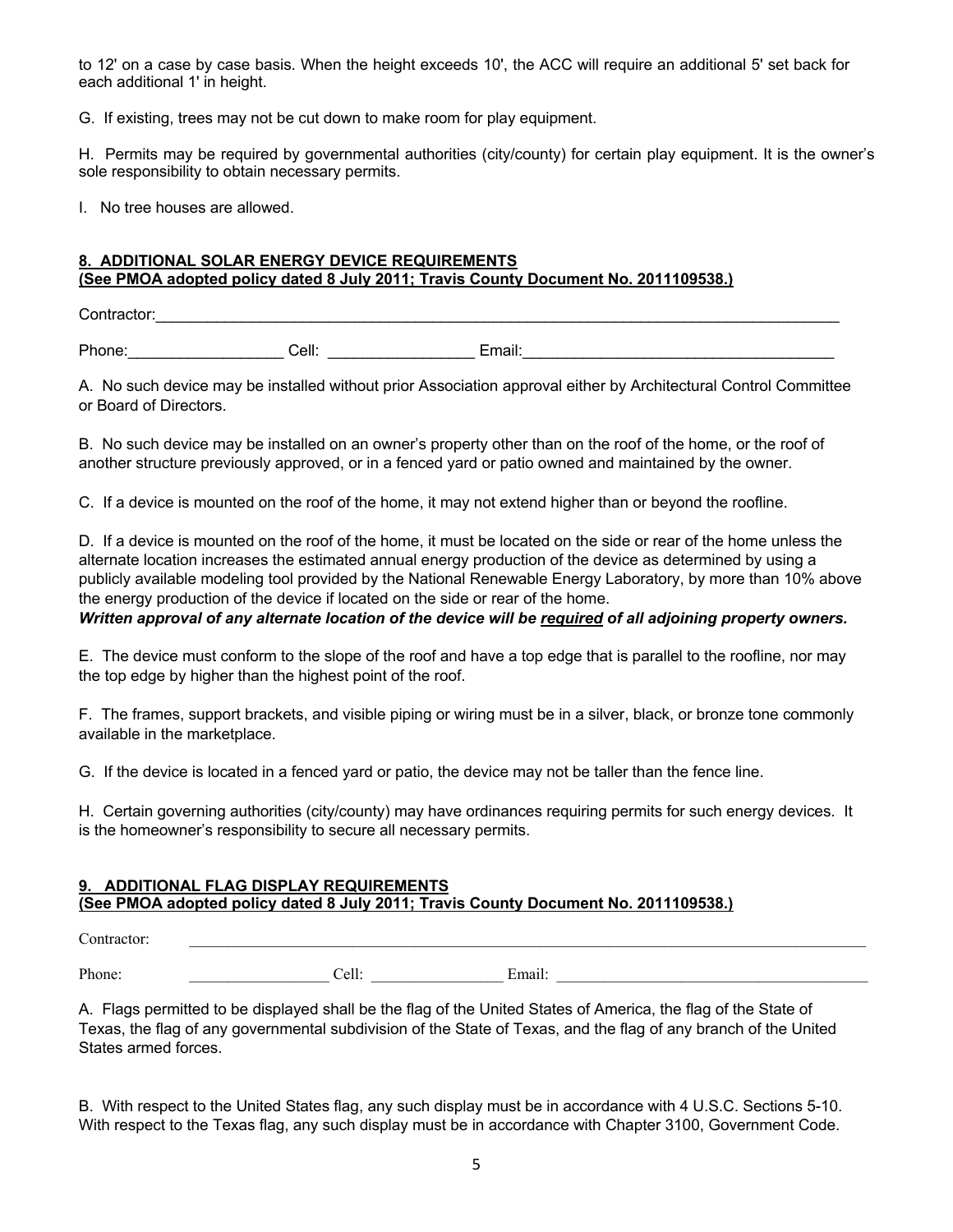C. A flagpole attached to a dwelling or a freestanding flagpole must be constructed of a permanent, long-lasting material, with a finish appropriate to the materials used in the construction of the flagpole and harmonious with the dwelling.

D. The display of a flag, or the location and construction of the supporting flagpole, must comply with applicable zoning ordinances, easements, and set backs of record.

E. A displayed flag and the flagpole on which it is flown must be maintained in good condition. Any deteriorated flag or deteriorated or structurally unsafe flagpole must be repaired or removed.

F. No more than one flagpole may be constructed on any property, and no flagpole shall exceed more than 20 feet in height.

G. Maximum flag size that may be displayed is five (5) by eight (8) feet.

H. Lighting used to illuminate any displayed flag shall not operate to create a nuisance, and shall not illuminate any property other than the owner of such displayed flags property, nor shall it illuminate the interior of any dwelling at any time.

I. Appropriate landscape modifications around the flagpole must be described in this application.

J. No owner shall allow the external halyard of a flagpole to create noise that can be heard more than 25 feet from the flagpole.

#### **10. ADDITIONAL RAIN WATER HARVESTING DEVICE REQUIREMENTS (See PMOA adopted policy dated 8 July 2011; Travis County Document No. 2011109538.)**

| ∼<br>$\sim$                              |                   |  |
|------------------------------------------|-------------------|--|
| $\mathbf{D}$<br>hone<br>111011 <b>0.</b> | ~ I<br>$\tilde{}$ |  |

A. No rain water harvesting device, storage container, related plumbing or appurtenances shall be allowed or located other than within a fenced backyard or the fenced patio of the property owner.

B. The device must be properly screened as to obscure view of the device from adjoining property and the street, and such screening must be described in this application.

C. Appropriate landscape modifications around the device must be described in this application.

D. The device must be of a color that is consistent with the color of the home and not contain language or other content that is not typically displayed by such a barrel or system as it is manufactured.

**Applications not meeting the criteria in this section may be denied on the basis of being incomplete and will be subject to re-submission. Any approvals granted based on an incomplete or inaccurate application may be deemed invalid and rescinded.**

**11. EXTERIOR HOME PAINTING (Preferred colors include the home's original color, subdued earth-tones, or an appropriate combination of colors from the palette list on the next page.)**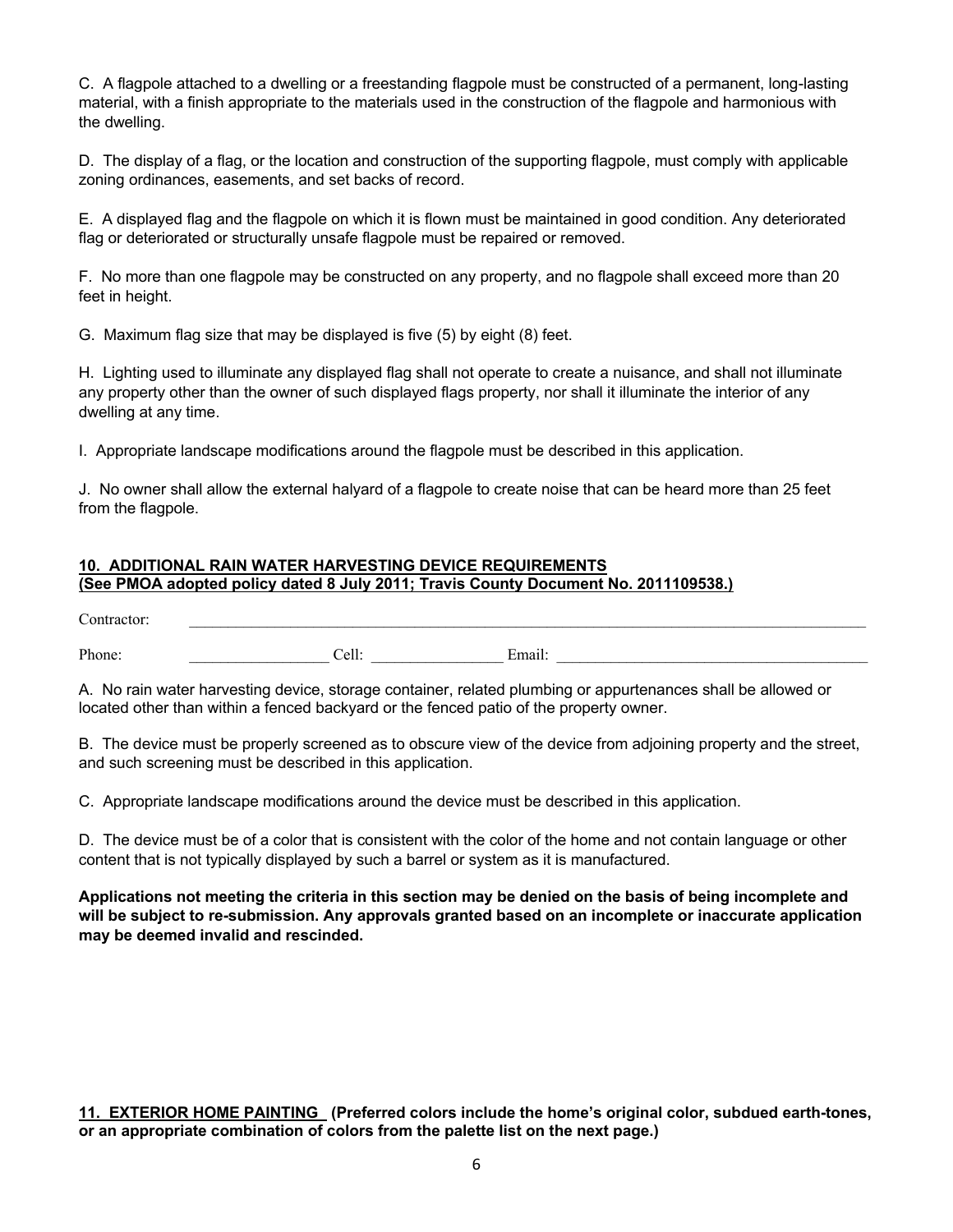| Contractor:                                            |                                                                                                                                                                                                                                      |  |
|--------------------------------------------------------|--------------------------------------------------------------------------------------------------------------------------------------------------------------------------------------------------------------------------------------|--|
| Phone:                                                 | <u> Email: Email: Email: Email: Email: Email: Email: Email: Email: Email: Email: Email: Email: Email: Email: Email: Email: Email: Email: Email: Email: Email: Email: Email: Email: Email: Email: Email: Email: Email: Email: Ema</u> |  |
| Please provide the following paint choice information: |                                                                                                                                                                                                                                      |  |
| For the body (siding) of the house:                    |                                                                                                                                                                                                                                      |  |
|                                                        |                                                                                                                                                                                                                                      |  |
|                                                        |                                                                                                                                                                                                                                      |  |
| For the trim of the house:                             |                                                                                                                                                                                                                                      |  |
|                                                        |                                                                                                                                                                                                                                      |  |
|                                                        |                                                                                                                                                                                                                                      |  |
| What do you mean by "trim?" Select one:                |                                                                                                                                                                                                                                      |  |
| Trim around roof, windows, and doors                   |                                                                                                                                                                                                                                      |  |
| Trim at roof edge only                                 |                                                                                                                                                                                                                                      |  |
| Trim around windows only                               |                                                                                                                                                                                                                                      |  |
| Trim around doors only                                 |                                                                                                                                                                                                                                      |  |
|                                                        |                                                                                                                                                                                                                                      |  |
| For an accent color for the house:                     |                                                                                                                                                                                                                                      |  |
|                                                        | <b>Paint Brand:</b> Color Name: Color Name:                                                                                                                                                                                          |  |
| <b>Color Number:</b>                                   | <b>Paint Finish Sheen:</b>                                                                                                                                                                                                           |  |
| Please describe what you intend to accent.             |                                                                                                                                                                                                                                      |  |
|                                                        |                                                                                                                                                                                                                                      |  |
|                                                        |                                                                                                                                                                                                                                      |  |
|                                                        |                                                                                                                                                                                                                                      |  |

**Ideally, submit a photo of your home indicating the parts of the home you wish to accent.**